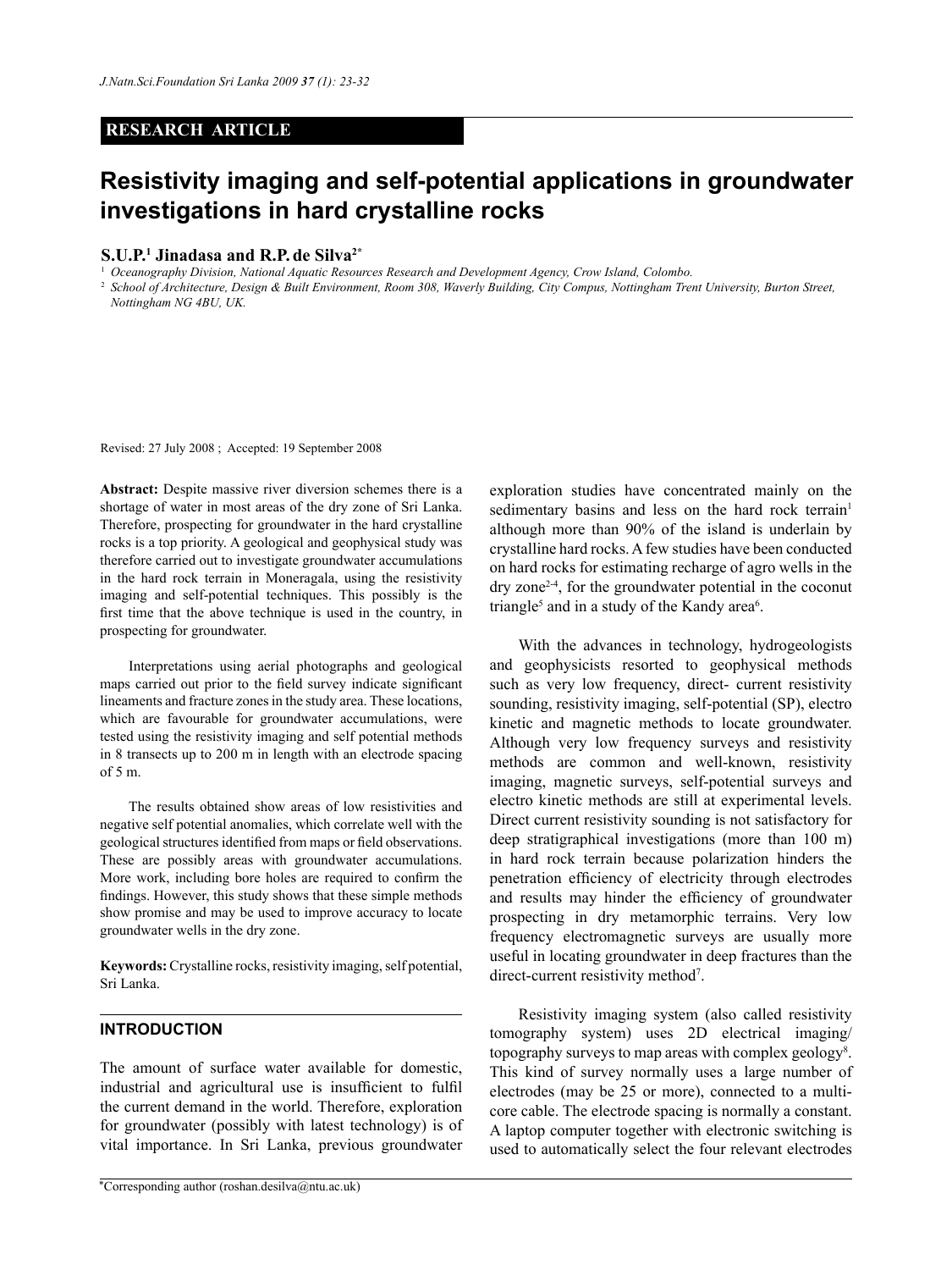for each measurement. Results thus obtained are normally presented as resistivity 2D images with different colour combinations representing different resistivities as shown later under results. Typical values of resistivities include 5000 use same hyphen 1,000,000 ohm.m for granite, 1 800 ohm.m for overburden soils and 10 – 100 ohm.m for groundwater <sup>9</sup>.

The SP method is based on measuring the natural direct current potential between any two points on the ground<sup>10</sup>. The potential differences are partly constant and partly fluctuating and are associated with electrical currents in the ground. Large anomalous potentials are often observed over sulphide and graphite ore bodies, magnetite and several other electrically conductive minerals<sup>11</sup> and groundwater accumulations<sup>12, 13</sup>. Selfpotential anomalies are also associated with water in subsurface structures and flow of water through the ground, where it is used extensively to detect seepage of water through dams<sup>14</sup>. The streaming self potential of groundwater is usually indicated as a negative anomaly in the profile15.

The study reports probably for the first time the application of both methods together for local groundwater exploration. However, limited amount of work has been conducted using resistivity imaging on thermal springs, archaeological sites and groundwater exploration investigations in Sri Lanka<sup>16</sup>. The results obtained by multi-electrode resistivity imaging and self potential surveys have been more than 70% successful in groundwater exploration surveys in the Kelani valley paleo alluvium basin. Nevertheless, the resistivity imaging and self potential survey results contradicted the results obtained from the archaeological sites at Anuradhapura<sup>16</sup>.

The overall objective of the investigation was to apply the resistivity imaging and self potential techniques along with aerial photographic and geological map interpretations for prospecting locations of groundwater accumulations in hard crystalline rocks in Sri Lanka.

#### **METHODS AND MATERIALS**

The location chosen for this study was Moneragala (6° 52' 0N, 81° 20' 60E, altitude 157 m) in the Southeast of Sri Lanka as shown in Figure 1, where there is severe shortage of water, and no major rivers or river diversion schemes (even in the planning stage).

The major rock units in the study area belong to the Highland Complex and the Vijayan Complex as the study area overlies the boundary between these two rock units.

The major rock type in the study area is metamorphic gneiss. Other common rock types are biotite gneisses, hornblende biotite gneisses, migmatites, granites, and calc gneisses<sup>17</sup>. The field observations indicated that the area is covered by unconsolidated loose sediments except at a few rock outcrops.

As the regional geology and geomorphology are key indices in locating groundwater reserves in a given area, the geological maps, topographic maps and aerial photographs were studied prior to investigations to identify the most favourable sites for groundwater. The most probable areas of fracture zones, faults, drainages and lineaments were identified by interpretation of the above maps and images. The results are shown in the map in Figure 1.

To measure the self potential, a multi-meter with sufficiently high input impedance was connected to electrodes driven some 10-15 cm into the ground and read off. A normal potentiometer circuit was not used as it tends to reduce short and long wave telluric disturbances with a reduction in appropriate field measurements<sup>18</sup>. To avoid zero errors, one electrode was fixed whilst moving the other electrode. Both the resistivity imaging method and self potential method were applied in parallel at selected locations as shown in Figure 1. The resistivity imaging survey was carried out with 5 m electrode spacing and penetration up to 20 m instead of 10 m spacing, due to instrumentation malfunctioning in the field. A total number of eight resistivity imaging profiles were carried out together with eight parallel SP profiles as can be seen in Figure 1 in the study area.

The locations of the resistivity imaging and self potential surveys were decided using a Nav 5000 hand held Global Positioning System (GPS). The coordinates of starting and end points of the traverses were recorded for both resistivity imaging and self potential surveys.

## **RESULTS AND DISCUSSION**

The results of faults, fracture zone and lineaments obtained from aerial photographs and geological / topographical map interpretations are indicated in Figure 1. Results obtained from resistivity imaging and self potential methods are shown in Figures 3 - 18. As can be seen from the resistivity images, a wide range of resistivities ranging from about 25 ohm.m to about 5000 ohm.m are shown on the resistivity image profiles, indicating areas of hard rocks (with a resistivity value approaching 5000 ohm.m) to areas of possible groundwater accumulations (with a resistivity of  $10 - 100$  ohm.m). Self-potential surveys were conducted to compliment and confirm the results obtained from resistivity images.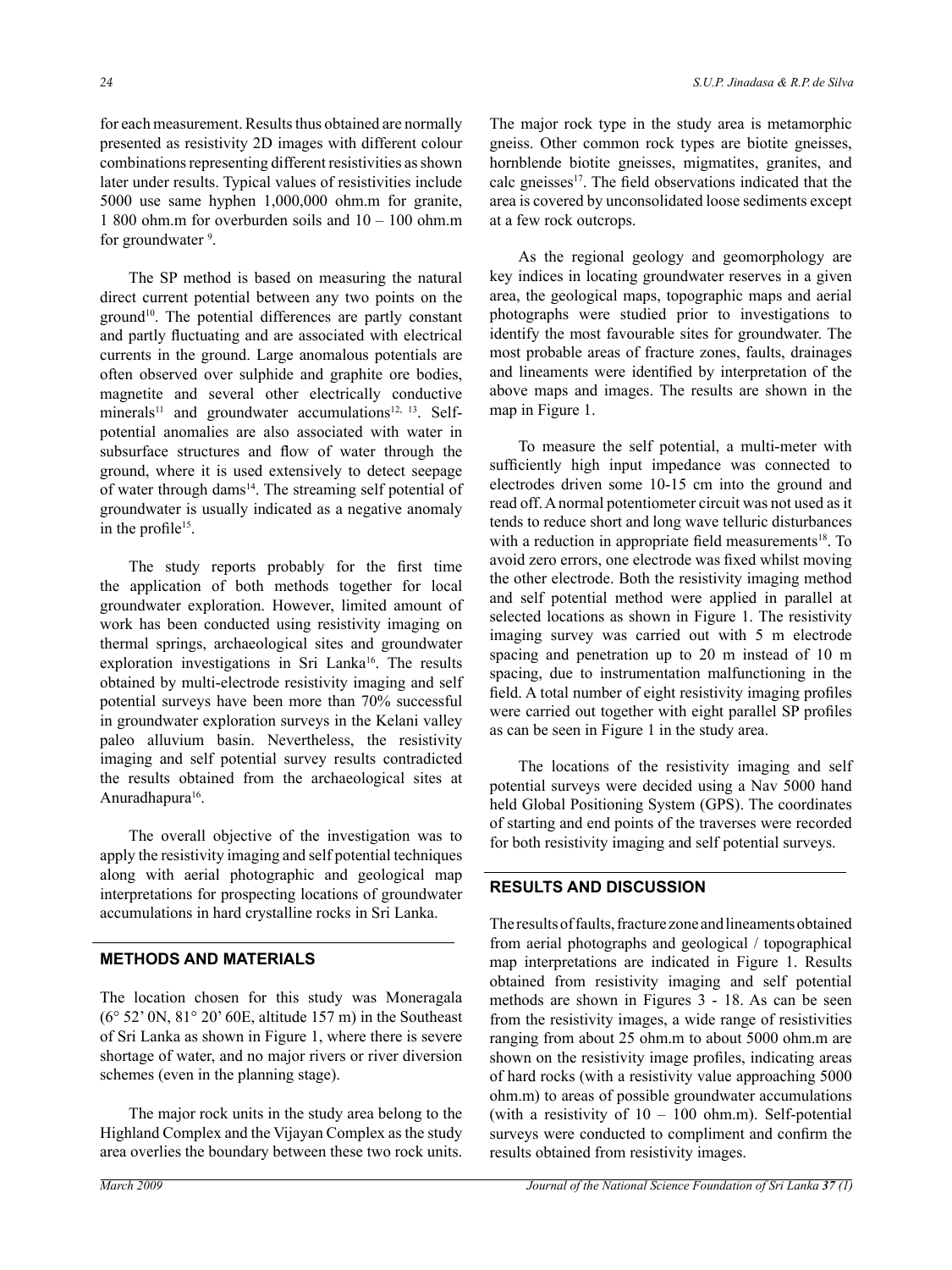The resistivity image for transect  $W_4W_1$  shown in Figure 3 was conducted across the Mandappan Oya (stream). The results suggest a possible fault structure (Figure 3) as seen in the structural map of the area as well (Figure 1). Rocks with high resistivity were observed at upper left area of the profile (from a distance of 0 m to about 80 m). These high resistivities are shown on the right side of Figure 3 at a depth of more than 40 m which suggests

and Hoower<sup>19</sup> suggest, steep SP gradients often indicate faults with accompanying movement of water and hence the SP anomalies in Figure 4 can be inferred as indicating groundwater accumulations. Geological maps, resistivity imaging and SP profiles all point to favourable conditions for groundwater. Therefore, in all probability this is a possible location for the existence of a good source of groundwater.



**Figure 1:** Survey locations of resistivity imaging and self-potential (Faults, lineaments and fracture zones identified by geological and topographic maps and aerial photographs are also shown. The grid lines are given as kilometres east of the Greenwich meridian and north of the equator.)

vertical displacement of the rocks with high resistivity along the fault plane. The low resistivities at the upper right area at a distance of about 180 m in the profile possibly suggest groundwater accumulations.

Figure 4 shows the parallel SP survey results on the same transect  $(W_4W_1)$  with a similar electrode configuration. SP anomalies show gradual decrease from high to low values at a distance of 50-200m. As Corwin

The resistivity image profile for transect  $W_4W_2$  shows significant, well-defined geological features (Figure 5). At a distance of about 160 m, a possible fault approximately 60º towards the upper right in the profile can be inferred. This fault was clearly seen along the branch of Madappan oya in the geological map (Figure 1). A low resistivity zone at a distance of about 140 m possibly indicates groundwater accumulation at a depth of 15 m from the surface.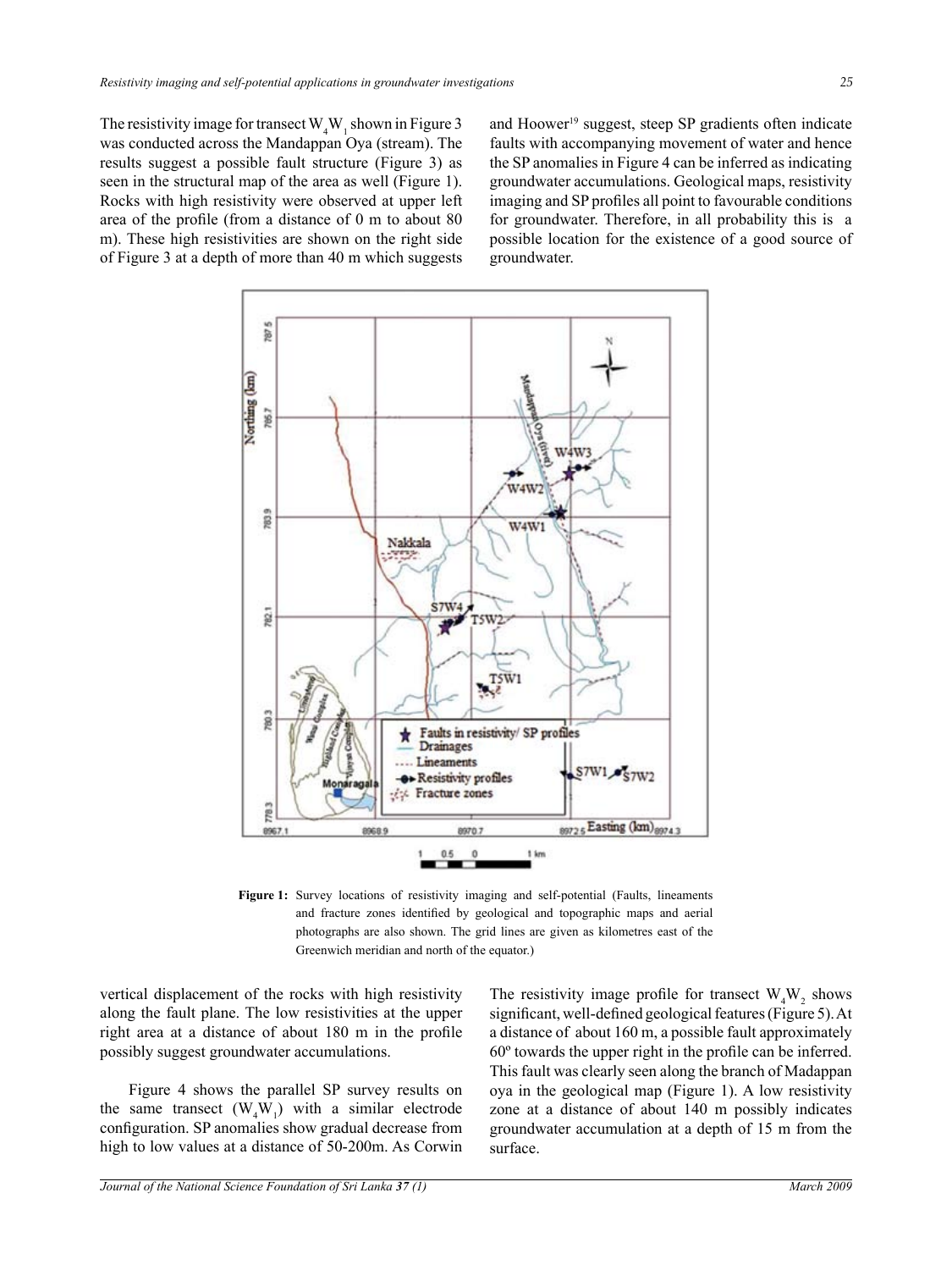

Figure 2: Electrode setup and measurement sequence for building up a pseudosection<sup>9</sup>



**Figures 3 and 4:** Resistivity image and SP survey profile respectively for transect  $W_4W_1$ 

Figure 6 shows the self-potential anomalies for transect  $W_4W_2$  where low values of anomalies could be noticed between 100 m to 150 m (indicated by a circle in Figure 6). This agrees well with the resistivity image identified geological structures in the same region and also with the aerial photograph identified fault.

The resistivity imaging profile for transect  $W_4W_3$ indicates a directional fault (Figure 7) below the  $13<sup>th</sup>$ electrode at a distance of about 120 m. A directional fault was identified around the same location in the geological and structural map. Figure 8 (which shows the SP anomalies for transect  $W_4W_3$ ), indicates negative anomalies at the centre of the profile at a distance between 25-120 m thus tallying well with the low resistivity values of the resistivity image. It must be noted that

water accumulations are not indicated near the probable fault, as it is unlikely that water will accumulate near the fault since it is almost a vertical one.

Transect  $T_sW_1$  was selected to investigate a structurally fractured zone in the area, as identified by aerial photographs. The resistivity image for the transect (Figure 9) has two high resistivity zones separated by low resistivities. The high resistivity zone on the left side of the profile is restricted to shallow depth, possibly representing a hard rock boulder overlying soils with low resistivity. The high resistivity zone on the right side of the profile at a horizontal distance of about  $80 - 120$  m stretches deeper, indicating a possible extension of the basement rocks.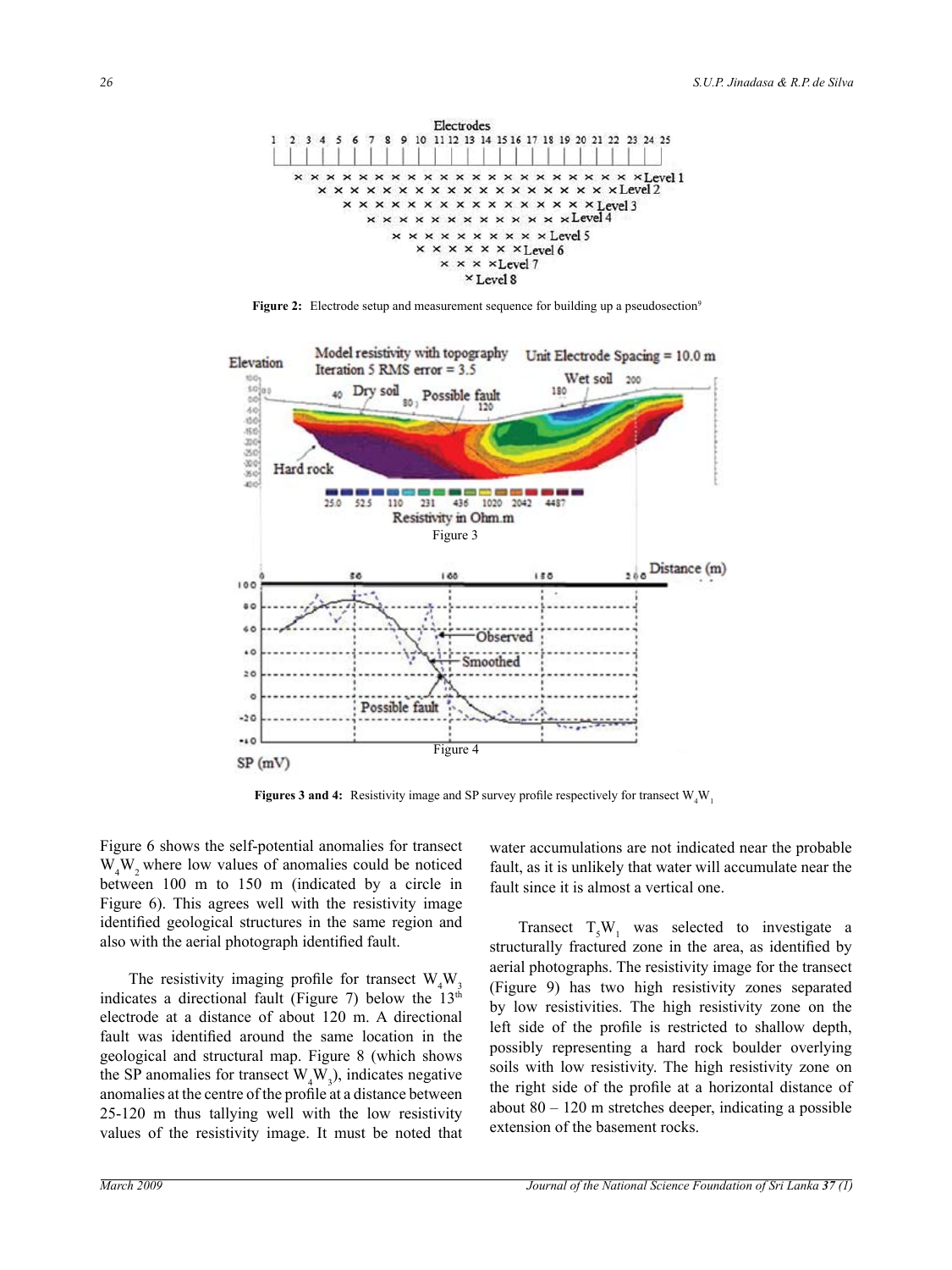The low resistivity zone in Figure 9, sandwiched between two high resistivity zones, possibly indicates the existence of a weak geological structure, which is favourable for the accumulation of groundwater. Two negative SP anomalies between 20-80 m and after 120 m respectively correspond to the two low resistivity zones of the resistivity image for the transect.



**Figures 5** and 6: Resistivity image and SP survey profile respectively for transect  $\mathbf{W}_4 \mathbf{W}_2$ 



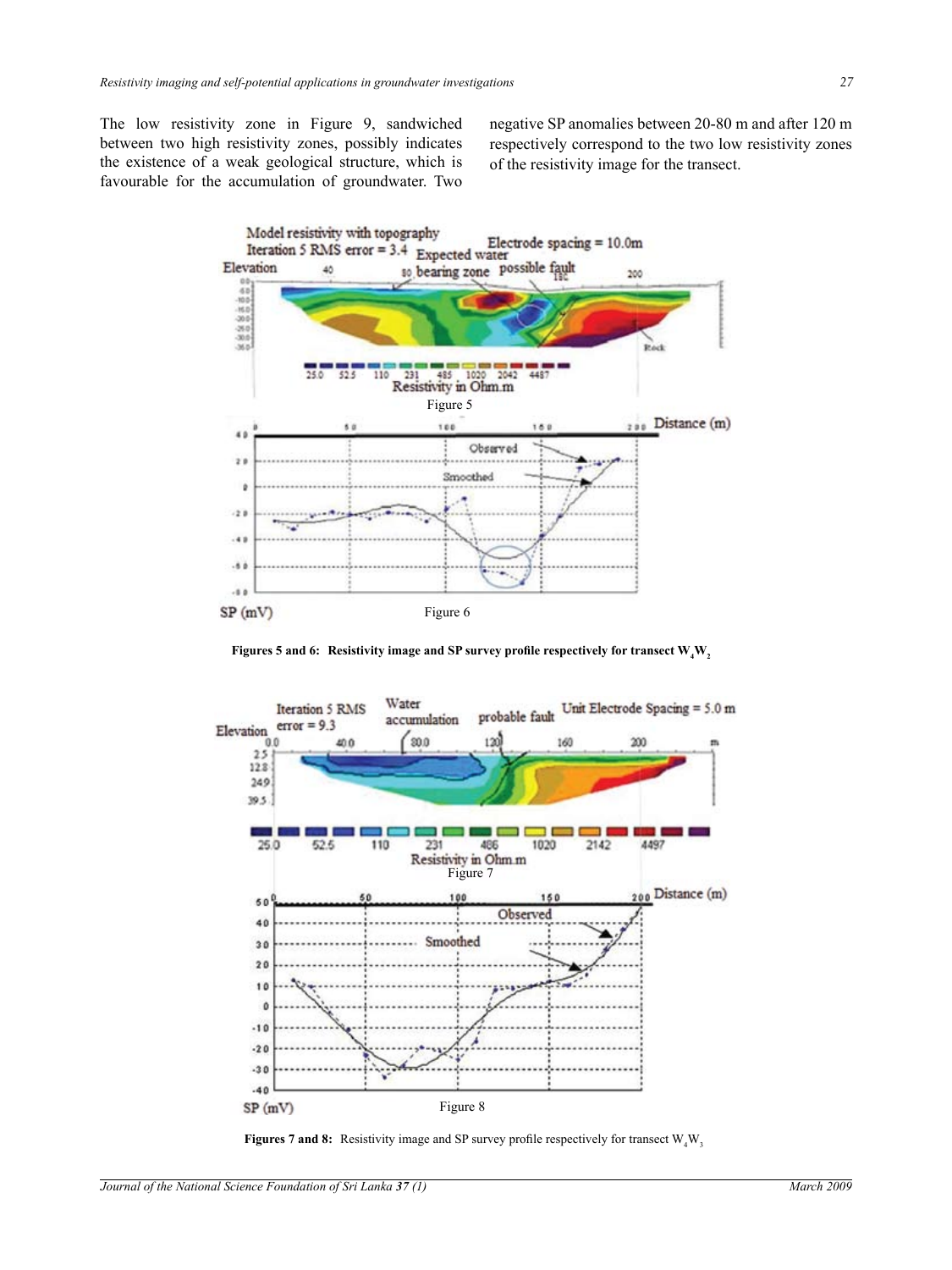





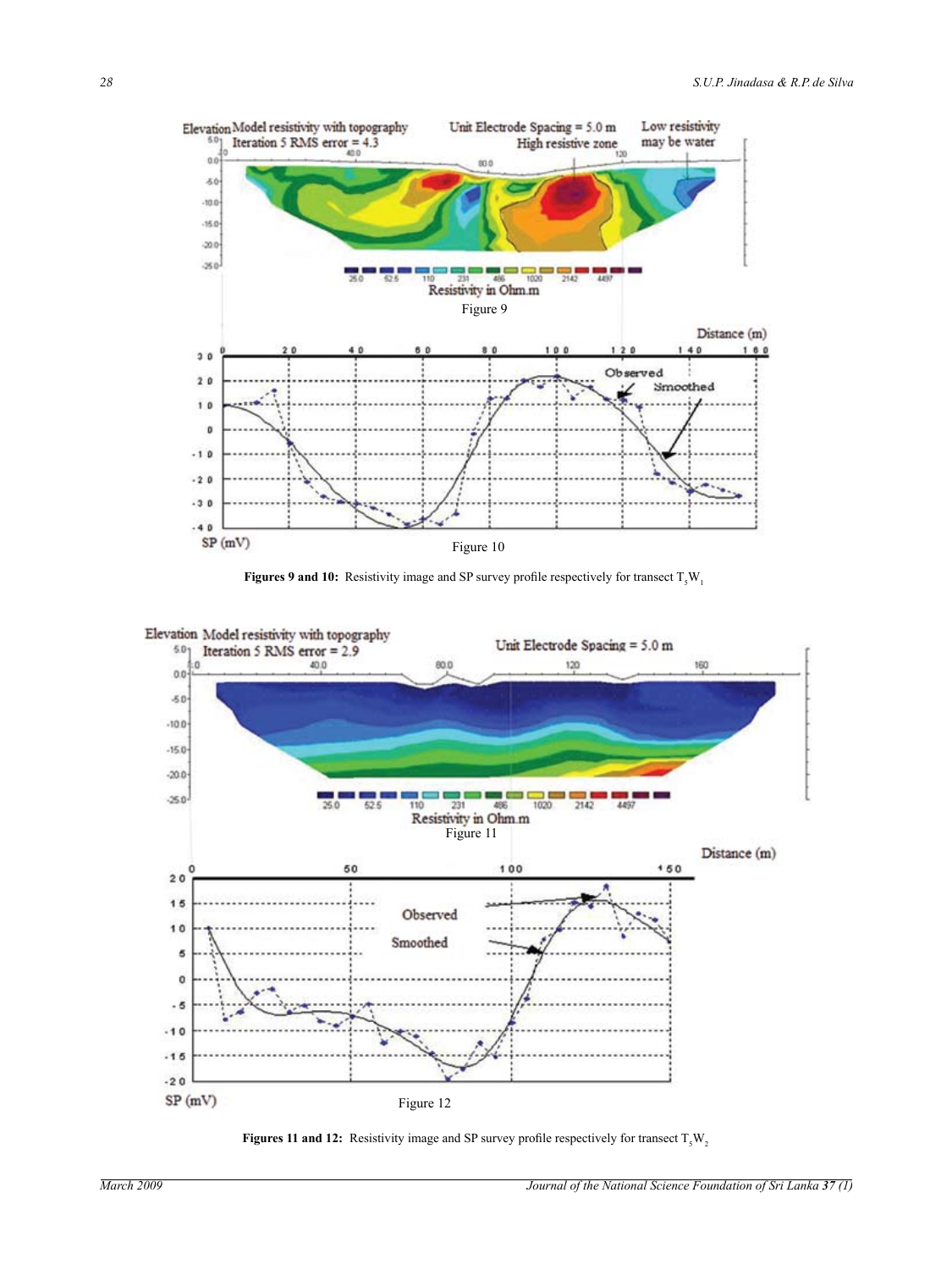There is no evidence for significant geological structures for the transect  $T_sW_2$ . As such, groundwater in this area is likely to accumulate in the top soil layer and not in deep geological structures. This was evident during field inspection of existing wells in this area where they indicated that the water table was less than one metre from the surface. The negative SP anomalies for most of the profile (Figure 12) correspond well with these results. However, the rather high SP anomaly at a distance of about 125 m does not agree with those of the resistivity survey.

The resistivity profile (Figure 13) and SP anomalies (Figure 14) for transect  $S_7W_1$  indicate areas of low resistivity and negative SP anomalies respectively, thus indicating possible shallow groundwater accumulations. The resistivity image seems to indicate a possible fault at a depth of around 15-20 m, which is not reflected in the SP values.

Figures 15 & 16 show the resistivity image and SP anomalies for transect  $S_7W_2$  respectively. As can be seen no significant geological structures are indicated on the resistivity image indicating the unlikely occurrence of structures for groundwater accumulations, which are also

seen from the SP anomalies as they are mostly positive for the whole transect.

Figures 17 and 18 also show good correlation of results obtained by the two methods for transect  $S_7W_4$ as the low resistivity areas in the resistivity images overlap well with the areas of negative SP anomalies (indicated by P and Q in Figure 18), indicating possible groundwater accumulations. A fault or a weak zone can also be identified from the resistivity image.

Table 1 presents a summary of the results presented in detail, and an attempt was made to validate these results using field observations. As seen, there is good correlation with the results obtained with both resistivity imaging and SP anomalies with these general field observations.

Financial and other constraints restricted the study to the identification of these possible locations where groundwater is likely to be encountered without confirmation of the results by drilling or otherwise. Nevertheless, dug wells and other tube wells seen in areas identified as possible locations by the resistivity imaging and self potential methods, indirectly confirmed the results of the study as mentioned in Table 1.



**Figures 13 and 14:** Resistivity image and SP survey profile respectively for transect  $S_7W_1$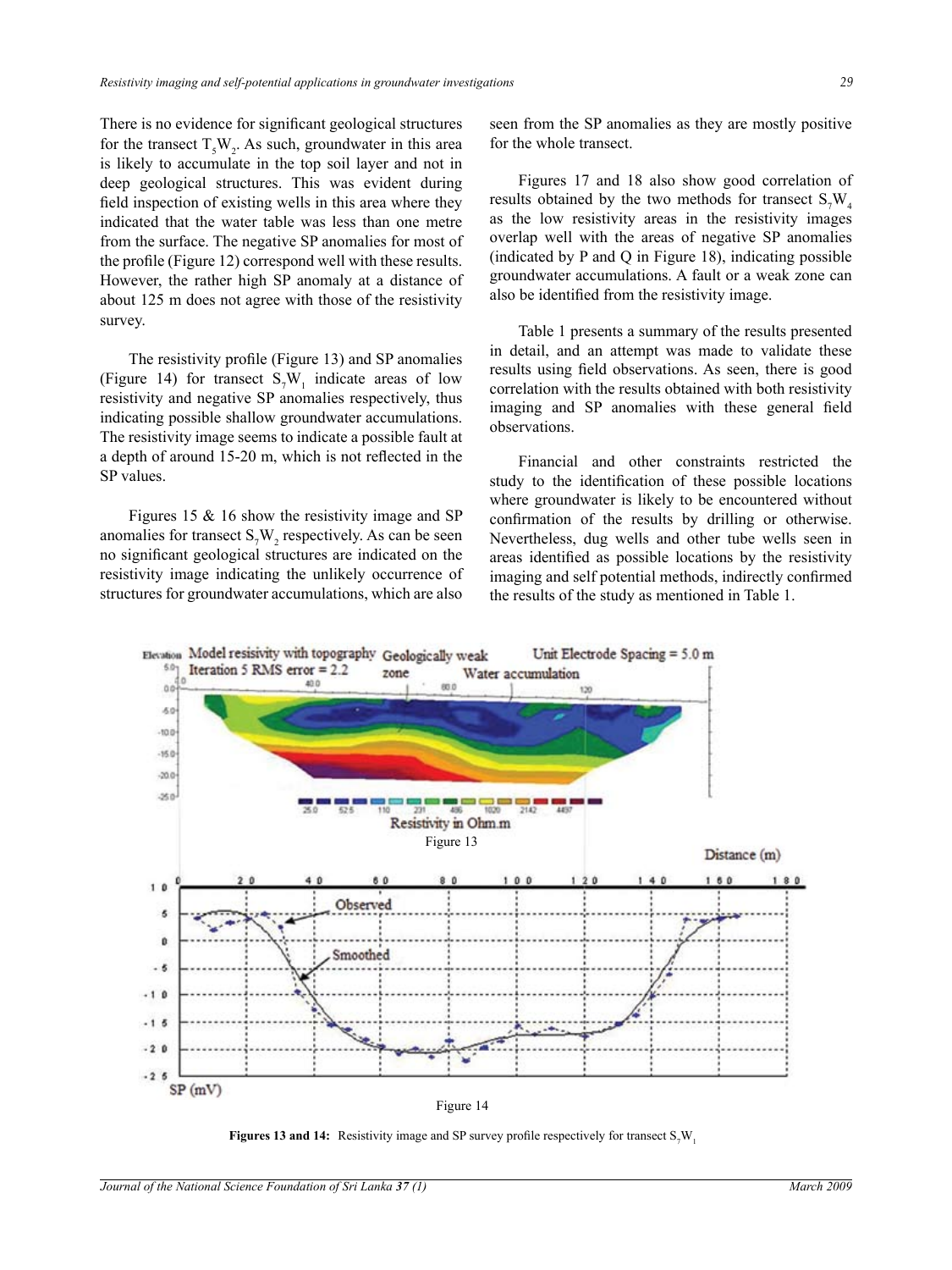| Transect                                           | Aerial photos/<br>geology maps | Method of structures / features identified<br>Resistivity imaging                                                                                                                         | Self potential (SP)                                                                                                     | Field observations<br>Remarks                                                                                                                                                                                                                                           |
|----------------------------------------------------|--------------------------------|-------------------------------------------------------------------------------------------------------------------------------------------------------------------------------------------|-------------------------------------------------------------------------------------------------------------------------|-------------------------------------------------------------------------------------------------------------------------------------------------------------------------------------------------------------------------------------------------------------------------|
| $W_4W_1$                                           | Lineament                      | A possible fault and at 180 m, a zone of low<br>ohm.m) indicating<br>possibility of groundwater<br>resistivity (25-100                                                                    | A possible fault and negative SP anomalies<br>suggesting possibility of groundwater                                     | A proper field survey was not possible in the area due<br>to logistic problems and hence field verification of<br>results was not possible for this transect.                                                                                                           |
| $W_4W_2$                                           | Lineament                      | the start of profile and at about 140 m sugge-<br>Strong possibility of a fault at about 160 m.<br>Areas of low resistivity (25-100 ohm.m) at<br>sting possible groundwater accumulations | Largest negative anomaly at about 140 m<br>indicating possible groundwater                                              | faw house which depended on these wells for their water.<br>water and a few dug wells were observed along with a<br>Field survey indicated a strong possibility of ground                                                                                               |
| $\mathbf{W}_4\mathbf{W}_3$                         | Lineament                      | Significant area with low resistivity at the<br>start of the profile pointing to availability<br>of groundwater                                                                           | Large negative SP anomaly corresponding<br>well with the area of low resistivity                                        | Pumping test information on an existing well close to<br>this site shows yields of 320 lpm                                                                                                                                                                              |
| $\mathcal{T}_{\mathbf{5}}\mathcal{W}_{\mathbf{1}}$ | Fracture zone                  | Almost vertical fault with two areas of low<br>resistivities on either side of two areas of<br>high resistivities.                                                                        | Two large negative anomalies corresponding<br>to the two areas of low resistivities                                     | A dug well close to the end of the transect showed water<br>levels of about 5m from the surface                                                                                                                                                                         |
| $\Gamma_{\rm s} \rm W_2$                           | None                           | icated at the top of profile<br>throughout, suggesting possibly a shallow<br>Low resistivity indi<br>regolith aquifer                                                                     | Negative SP anomalies throughout except at<br>about 125 m, which contradict the resistivity<br>images                   | shallow regolith aquifers exists as described by Panabokke<br>level), thus confirming the results. Possibly an area where<br>were found (with a water level less than 1m from ground<br>An area where a large number of shallow water wells<br>$\&$ Perera <sup>1</sup> |
| $S^{\mathbf{W}}$                                   | None                           | Areas of low resistivity indicated towards<br>$\bullet$<br>the end of the profil                                                                                                          | SP anomalies negative towards the end of the<br>profile corresponding well with resistivity<br>image                    | Field observations of water levels close to the surface in<br>dug wells around the transect                                                                                                                                                                             |
| $S_7W_2$                                           | None                           | pointing to non availability of groundwater<br>No significant structures are indicated thus<br>in the area                                                                                | SP anomalies mostly positive again pointing<br>to unlikely occurrence of groundwater                                    | A dried up tube well was observed about 50 m away<br>perpendicular to electrode number 8                                                                                                                                                                                |
| $S_7W_4$                                           | Lineament                      | transect, with two very low areas. Also a<br>Low resistivities at the beginning of the<br>possible fault can be identified                                                                | Two negative troughs of SP anomalies<br>corresponding to the two areas of low<br>resistivities in the resistivity image | the transect show water levels about 3 m from ground<br>Two dug wells at about 100 m away from the start of<br>level                                                                                                                                                    |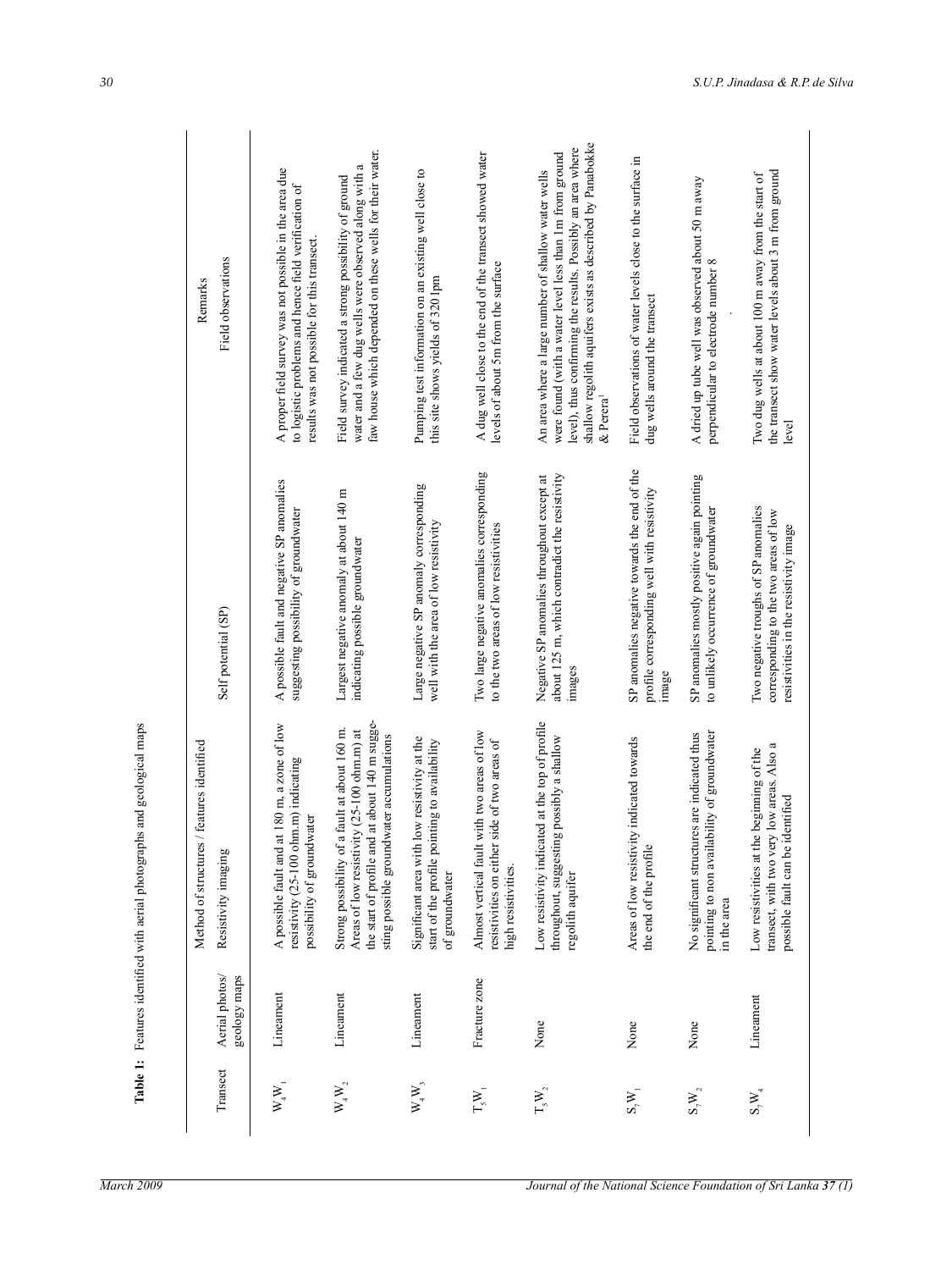

**Figures 15 and 16:** Resistivity image and SP survey profile respectively for transect  $S_7W_2$ 



**Figures 17 and 18:** Resistivity image and SP survey profile respectively for transect  $S_{\gamma}W_{4}$